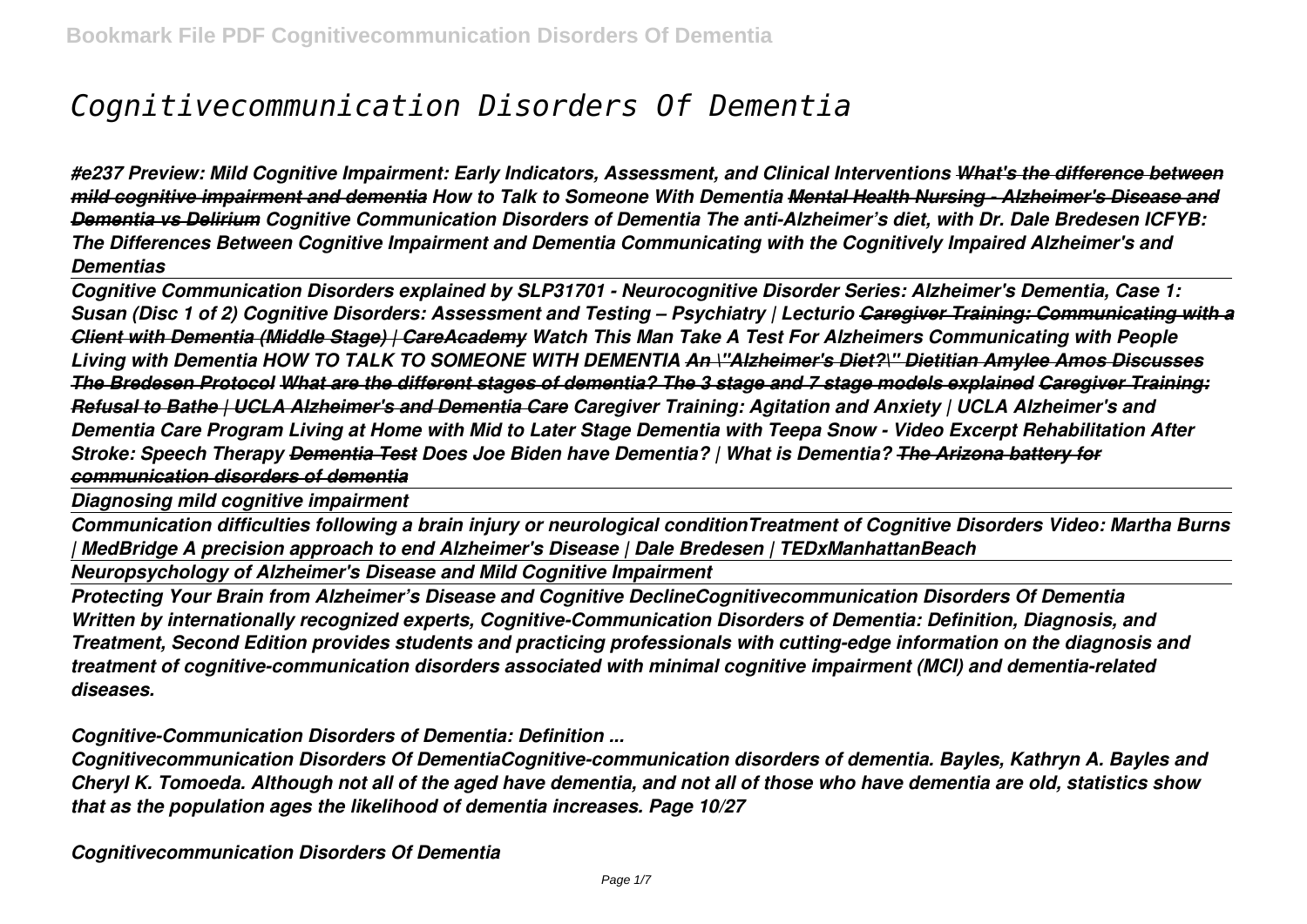*Cognitive–communication assessments validated in English with people with dementia were sought. A comprehensive search of eight relevant electronic databases was undertaken. Two reviewers independently analysed and assessed the psychometric quality of instruments that met inclusion criteria.*

#### *Assessing cognitive communication skills in dementia: a ...*

*schizophrenia and dementia a cognitive communication disorder can also result from a traumatic brain injury tbi a brain infection a brain tumor or a degenerative disease such as multiple sclerosis parkinsons disease alzheimers disease or another form of dementia cognitive communication disorders*

#### *cognitive communication disorders of dementia*

*Main Cognitive-Communication Disorders of Dementia : Definition, Diagnosis, and Treatment, Mark as downloaded Cognitive-Communication Disorders of Dementia : Definition, Diagnosis, and Treatment,*

#### *Cognitive-Communication Disorders of Dementia : Definition ...*

*Cognitive-Communication Disorders of Dementia: Definition ... cognitive communication disorder can also result from a traumatic brain injury tbi a brain infection a brain tumor or a degenerative disease such as multiple sclerosis parkinsons disease alzheimers disease or another*

#### *Cognitivecommunication Disorders Of Dementia*

*They introduce dementia as a syndrome and define the role of the speech-language pathologist in assessment and treatment, then describe the neural bases of cognition and language, the characteristics of cognition and communication, and the particulars of dementia associated with Alzheimer's Disease, Down Syndrome, vascular disorders, Parkinson's Disease, Lewy Body Disease, Huntington's Disease and Frontemporal conditions.*

#### *Cognitive-communication disorders of dementia. - Free ...*

*Clients with dementia are said to have a "cognitive-communication" problem because progressive deterioration of cognition interferes with communication. The fact is, the production and comprehension of language cannot be separated from cognition. Consider just the simple act of naming an object; for example, a parsnip.*

#### *Cognitive-Communication Disorders of MCI and Dementia*

*Description. Written by internationally recognized experts, Cognitive-Communication Disorders of Dementia: Definition, Diagnosis, and Treatment, Second Edition provides students and practicing professionals with cutting-edge information on the diagnosis and treatment of cognitive-communication disorders associated with minimal cognitive impairment (MCI) and dementia-related diseases.*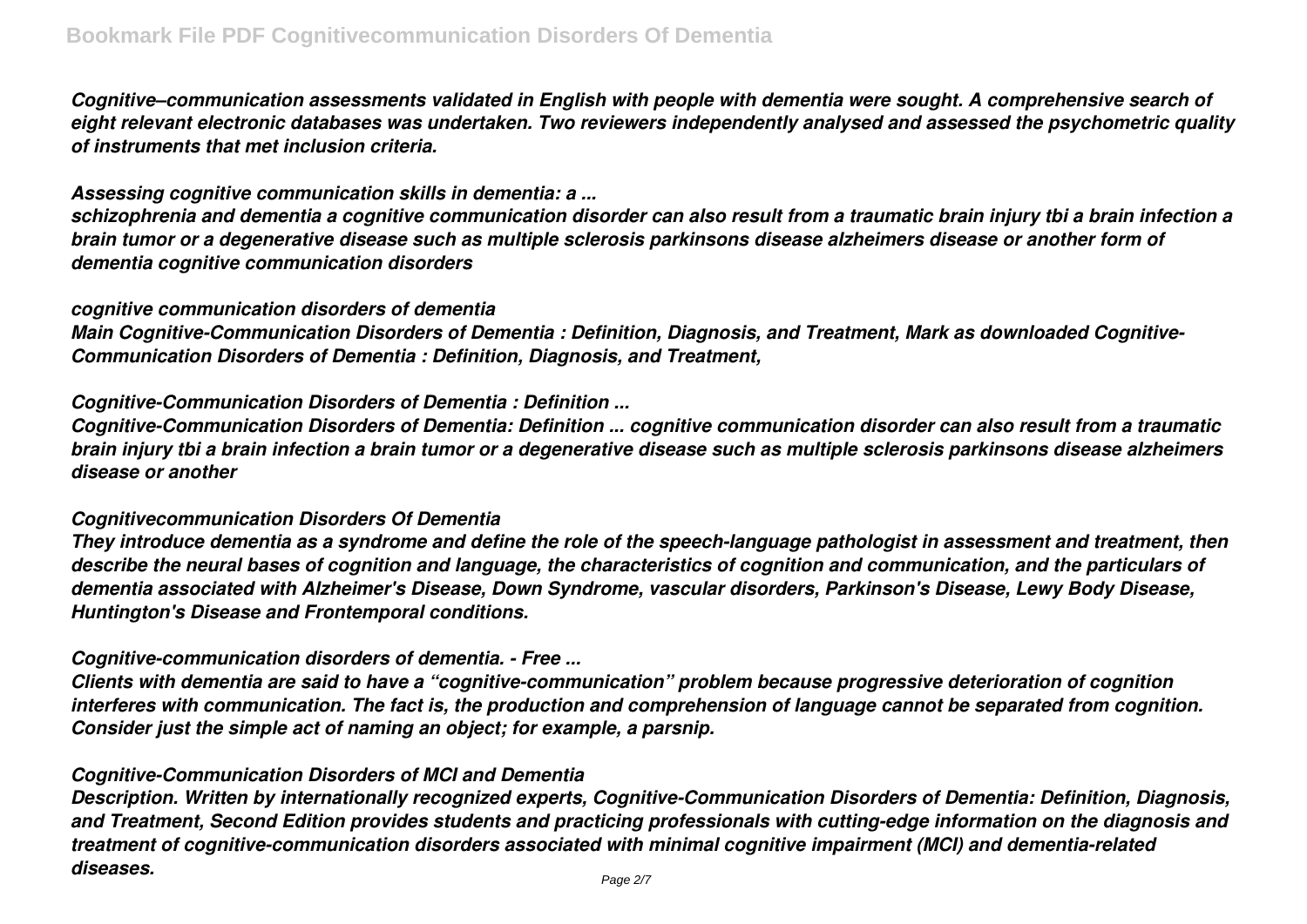## *Cognitive-Communication Disorders of Dementia : Kathryn A ...*

*Direct and Indirect Interventions for Cognitive-Communication Disorders of Dementia October 2015 Perspectives on Neurophysiology and Neurogenic Speech and Language Disorders 25(4)*

# *(PDF) Direct and Indirect Interventions for Cognitive ...*

*Online retailer of specialist medical books, we also stock books focusing on veterinary medicine. Order your resources today from Wisepress, your medical bookshop*

# *9781597565646 - Cognitive-Communication Disorders of Dementia*

*A cognitive-communication disorder can also result from a traumatic brain injury (TBI), a brain infection, a brain tumor, or a degenerative disease such as multiple sclerosis, Parkinson's disease, Alzheimer's disease, or another form of dementia. Cognitivecommunication disorders can occur alone or in combination with other conditions, such as dysarthria (slurred speech), apraxia (inability to move the face and tongue muscles correctly to form words), or aphasia (impaired language).*

## *Cognitive-Communication Disorders Explained & How to Help*

*Cognitive-Communication Disorders of MCI and Dementia: Definition, Assessment, and Clinical Management: Bayles, Katheryn A., McCullough, Kimberly, Tomoeda, Cheryl K ...*

## *Cognitive-Communication Disorders of MCI and Dementia ...*

*Cognitive-Communication Disorders of Dementia: Definition, Diagnosis, and Treatment: Bayles, Kathryn A., Tomoeda, Cheryl K.: Amazon.sg: Books*

## *Cognitive-Communication Disorders of Dementia: Definition ...*

*cognitive communication disorders of dementia bayles kathryn a bayles and cheryl k tomoeda plural publishing 2007 248 pages 6995 paperback rc521 although not all of the aged have dementia and not all of those who have dementia are old statistics show that as the population ages the likelihood of dementia increases bayles and tomoeda speech language and hearing sciences emerita and*

#### *cognitive communication disorders of dementia*

*evaluating the cognitive communication disorders of dementia and conducted research on this topic for over 20 years this comprehensive text cognitive communication disorders of dementia definition diagnosis and treatment second edition is the culmination of dr bayles and ms tomoedas lifelong studies and research and is a valuable resource for students and clinicians alike cognitive communication difficulties are a characteristic feature of dementia these deficits have negative effects on all ...* Page 3/7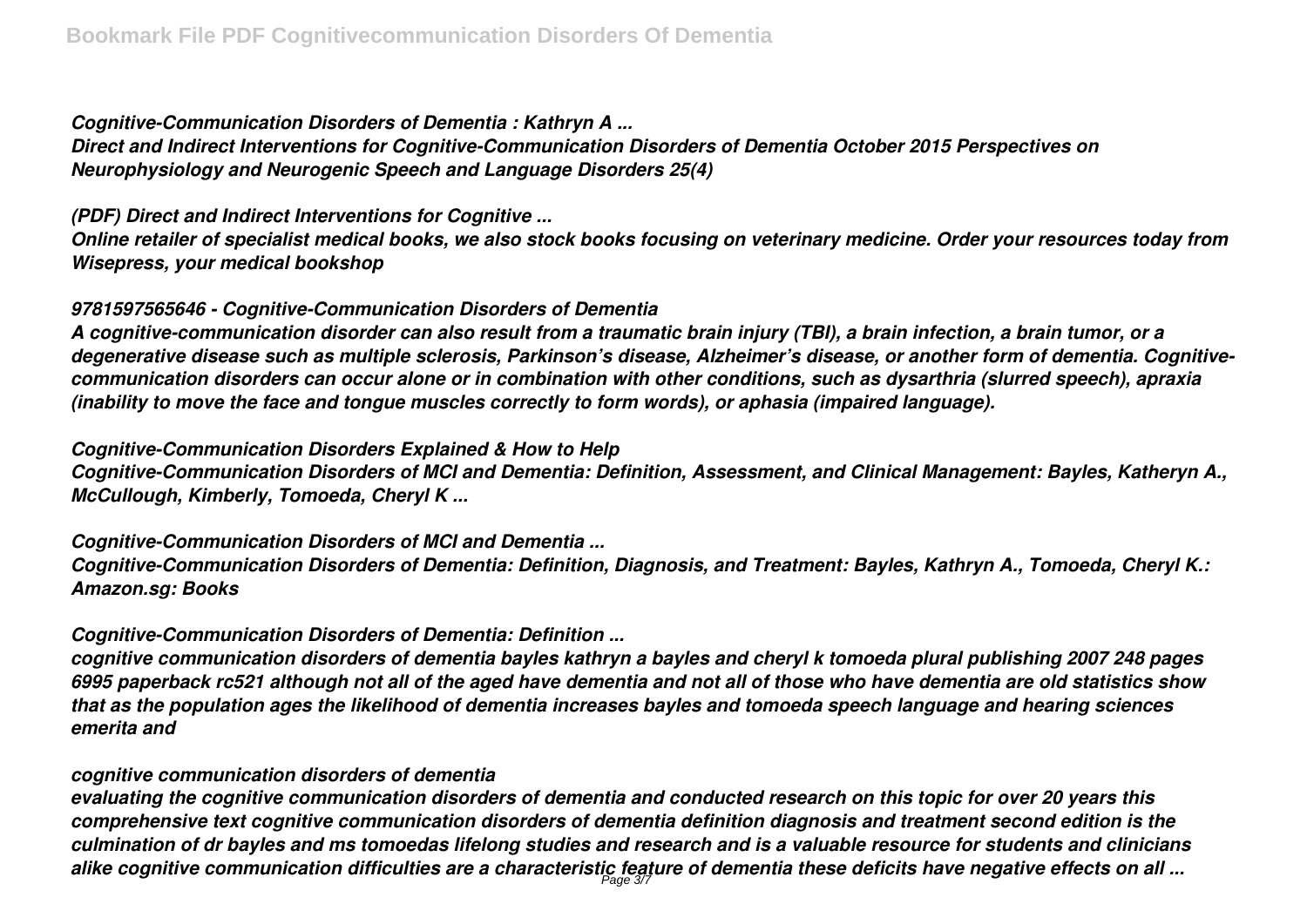## *Cognitive Communication Disorders Of Dementia [EPUB]*

*Sep 27, 2020 cognitive communication disorders of dementia Posted By Erle Stanley GardnerPublishing TEXT ID 945a5a84 Online PDF Ebook Epub Library degenerative disorders eg alzheimers and other forms of dementia it follows that when something happens to our cognitive system it can affect the way we communicate asha describes cognitive*

#### *cognitive communication disorders of dementia*

*Written by internationally recognized experts, Cognitive-Communication Disorders of Dementia: Definition, Diagnosis, and Treatment, Second Edition, provides students and practicing professionals with cutting-edge information on the diagnosis and treatment of cognitive-communication disorders associated with minimal cognitive impairment (MCI) and dementia-related diseases.*

*#e237 Preview: Mild Cognitive Impairment: Early Indicators, Assessment, and Clinical Interventions What's the difference between mild cognitive impairment and dementia How to Talk to Someone With Dementia Mental Health Nursing - Alzheimer's Disease and Dementia vs Delirium Cognitive Communication Disorders of Dementia The anti-Alzheimer's diet, with Dr. Dale Bredesen ICFYB: The Differences Between Cognitive Impairment and Dementia Communicating with the Cognitively Impaired Alzheimer's and Dementias*

*Cognitive Communication Disorders explained by SLP31701 - Neurocognitive Disorder Series: Alzheimer's Dementia, Case 1: Susan (Disc 1 of 2) Cognitive Disorders: Assessment and Testing – Psychiatry | Lecturio Caregiver Training: Communicating with a Client with Dementia (Middle Stage) | CareAcademy Watch This Man Take A Test For Alzheimers Communicating with People Living with Dementia HOW TO TALK TO SOMEONE WITH DEMENTIA An \"Alzheimer's Diet?\" Dietitian Amylee Amos Discusses The Bredesen Protocol What are the different stages of dementia? The 3 stage and 7 stage models explained Caregiver Training: Refusal to Bathe | UCLA Alzheimer's and Dementia Care Caregiver Training: Agitation and Anxiety | UCLA Alzheimer's and Dementia Care Program Living at Home with Mid to Later Stage Dementia with Teepa Snow - Video Excerpt Rehabilitation After Stroke: Speech Therapy Dementia Test Does Joe Biden have Dementia? | What is Dementia? The Arizona battery for communication disorders of dementia*

*Diagnosing mild cognitive impairment*

*Communication difficulties following a brain injury or neurological conditionTreatment of Cognitive Disorders Video: Martha Burns | MedBridge A precision approach to end Alzheimer's Disease | Dale Bredesen | TEDxManhattanBeach*

*Neuropsychology of Alzheimer's Disease and Mild Cognitive Impairment*

*Protecting Your Brain from Alzheimer's Disease and Cognitive DeclineCognitivecommunication Disorders Of Dementia*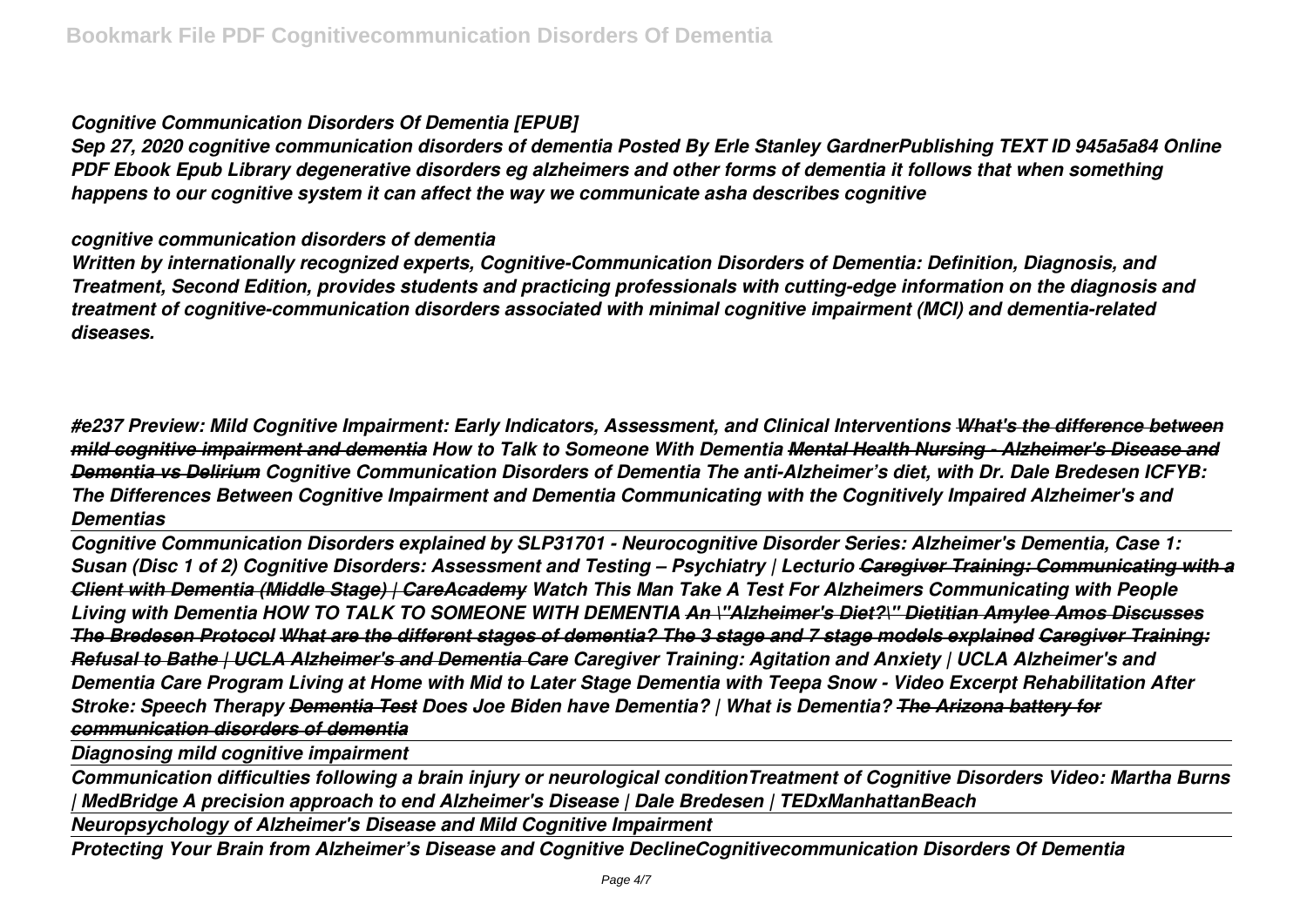*Written by internationally recognized experts, Cognitive-Communication Disorders of Dementia: Definition, Diagnosis, and Treatment, Second Edition provides students and practicing professionals with cutting-edge information on the diagnosis and treatment of cognitive-communication disorders associated with minimal cognitive impairment (MCI) and dementia-related diseases.*

## *Cognitive-Communication Disorders of Dementia: Definition ...*

*Cognitivecommunication Disorders Of DementiaCognitive-communication disorders of dementia. Bayles, Kathryn A. Bayles and Cheryl K. Tomoeda. Although not all of the aged have dementia, and not all of those who have dementia are old, statistics show that as the population ages the likelihood of dementia increases. Page 10/27*

## *Cognitivecommunication Disorders Of Dementia*

*Cognitive–communication assessments validated in English with people with dementia were sought. A comprehensive search of eight relevant electronic databases was undertaken. Two reviewers independently analysed and assessed the psychometric quality of instruments that met inclusion criteria.*

## *Assessing cognitive communication skills in dementia: a ...*

*schizophrenia and dementia a cognitive communication disorder can also result from a traumatic brain injury tbi a brain infection a brain tumor or a degenerative disease such as multiple sclerosis parkinsons disease alzheimers disease or another form of dementia cognitive communication disorders*

#### *cognitive communication disorders of dementia*

*Main Cognitive-Communication Disorders of Dementia : Definition, Diagnosis, and Treatment, Mark as downloaded Cognitive-Communication Disorders of Dementia : Definition, Diagnosis, and Treatment,*

## *Cognitive-Communication Disorders of Dementia : Definition ...*

*Cognitive-Communication Disorders of Dementia: Definition ... cognitive communication disorder can also result from a traumatic brain injury tbi a brain infection a brain tumor or a degenerative disease such as multiple sclerosis parkinsons disease alzheimers disease or another*

## *Cognitivecommunication Disorders Of Dementia*

*They introduce dementia as a syndrome and define the role of the speech-language pathologist in assessment and treatment, then describe the neural bases of cognition and language, the characteristics of cognition and communication, and the particulars of dementia associated with Alzheimer's Disease, Down Syndrome, vascular disorders, Parkinson's Disease, Lewy Body Disease, Huntington's Disease and Frontemporal conditions.*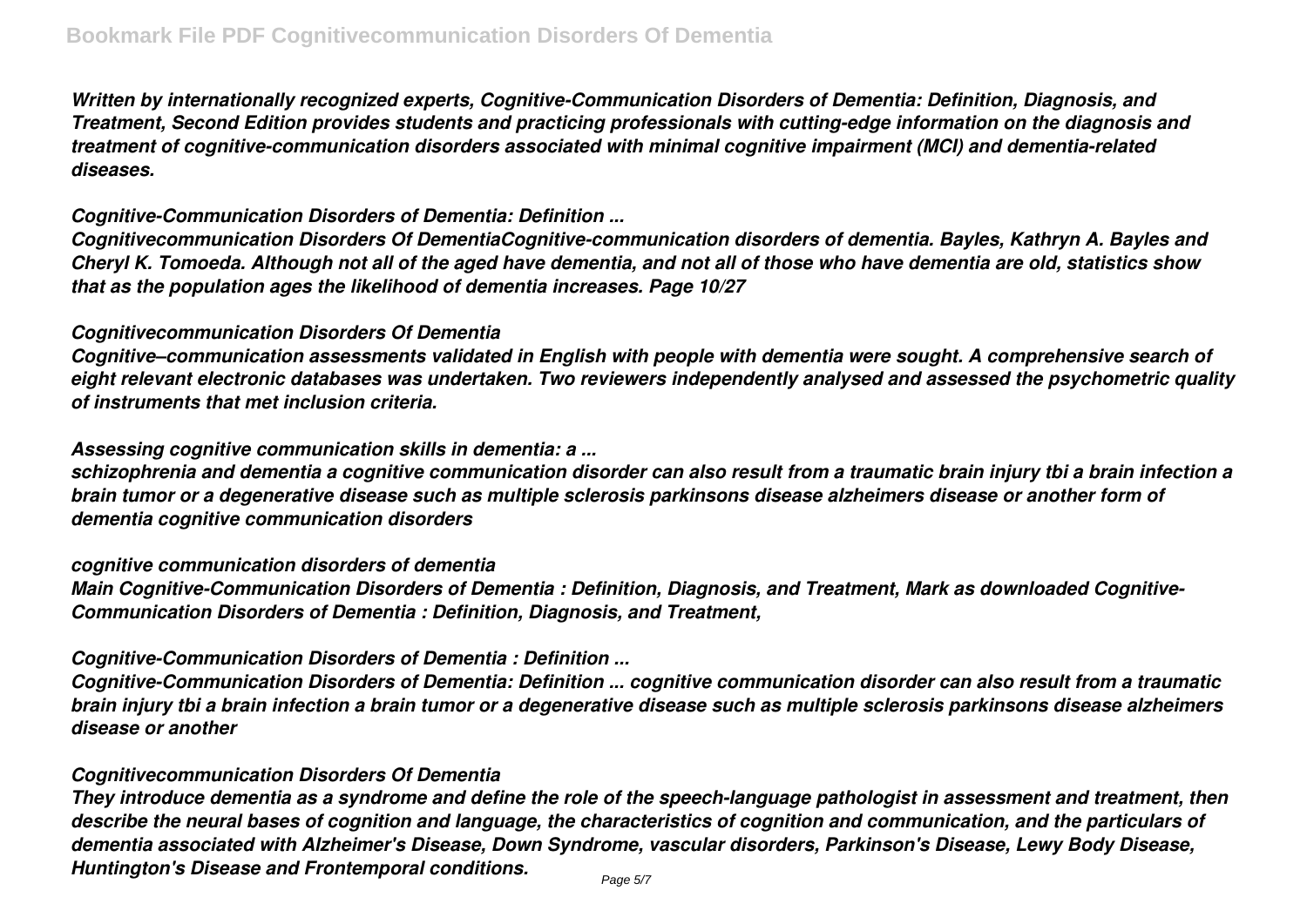## *Cognitive-communication disorders of dementia. - Free ...*

*Clients with dementia are said to have a "cognitive-communication" problem because progressive deterioration of cognition interferes with communication. The fact is, the production and comprehension of language cannot be separated from cognition. Consider just the simple act of naming an object; for example, a parsnip.*

## *Cognitive-Communication Disorders of MCI and Dementia*

*Description. Written by internationally recognized experts, Cognitive-Communication Disorders of Dementia: Definition, Diagnosis, and Treatment, Second Edition provides students and practicing professionals with cutting-edge information on the diagnosis and treatment of cognitive-communication disorders associated with minimal cognitive impairment (MCI) and dementia-related diseases.*

#### *Cognitive-Communication Disorders of Dementia : Kathryn A ...*

*Direct and Indirect Interventions for Cognitive-Communication Disorders of Dementia October 2015 Perspectives on Neurophysiology and Neurogenic Speech and Language Disorders 25(4)*

## *(PDF) Direct and Indirect Interventions for Cognitive ...*

*Online retailer of specialist medical books, we also stock books focusing on veterinary medicine. Order your resources today from Wisepress, your medical bookshop*

#### *9781597565646 - Cognitive-Communication Disorders of Dementia*

*A cognitive-communication disorder can also result from a traumatic brain injury (TBI), a brain infection, a brain tumor, or a degenerative disease such as multiple sclerosis, Parkinson's disease, Alzheimer's disease, or another form of dementia. Cognitivecommunication disorders can occur alone or in combination with other conditions, such as dysarthria (slurred speech), apraxia (inability to move the face and tongue muscles correctly to form words), or aphasia (impaired language).*

#### *Cognitive-Communication Disorders Explained & How to Help*

*Cognitive-Communication Disorders of MCI and Dementia: Definition, Assessment, and Clinical Management: Bayles, Katheryn A., McCullough, Kimberly, Tomoeda, Cheryl K ...*

*Cognitive-Communication Disorders of MCI and Dementia ...*

*Cognitive-Communication Disorders of Dementia: Definition, Diagnosis, and Treatment: Bayles, Kathryn A., Tomoeda, Cheryl K.: Amazon.sg: Books*